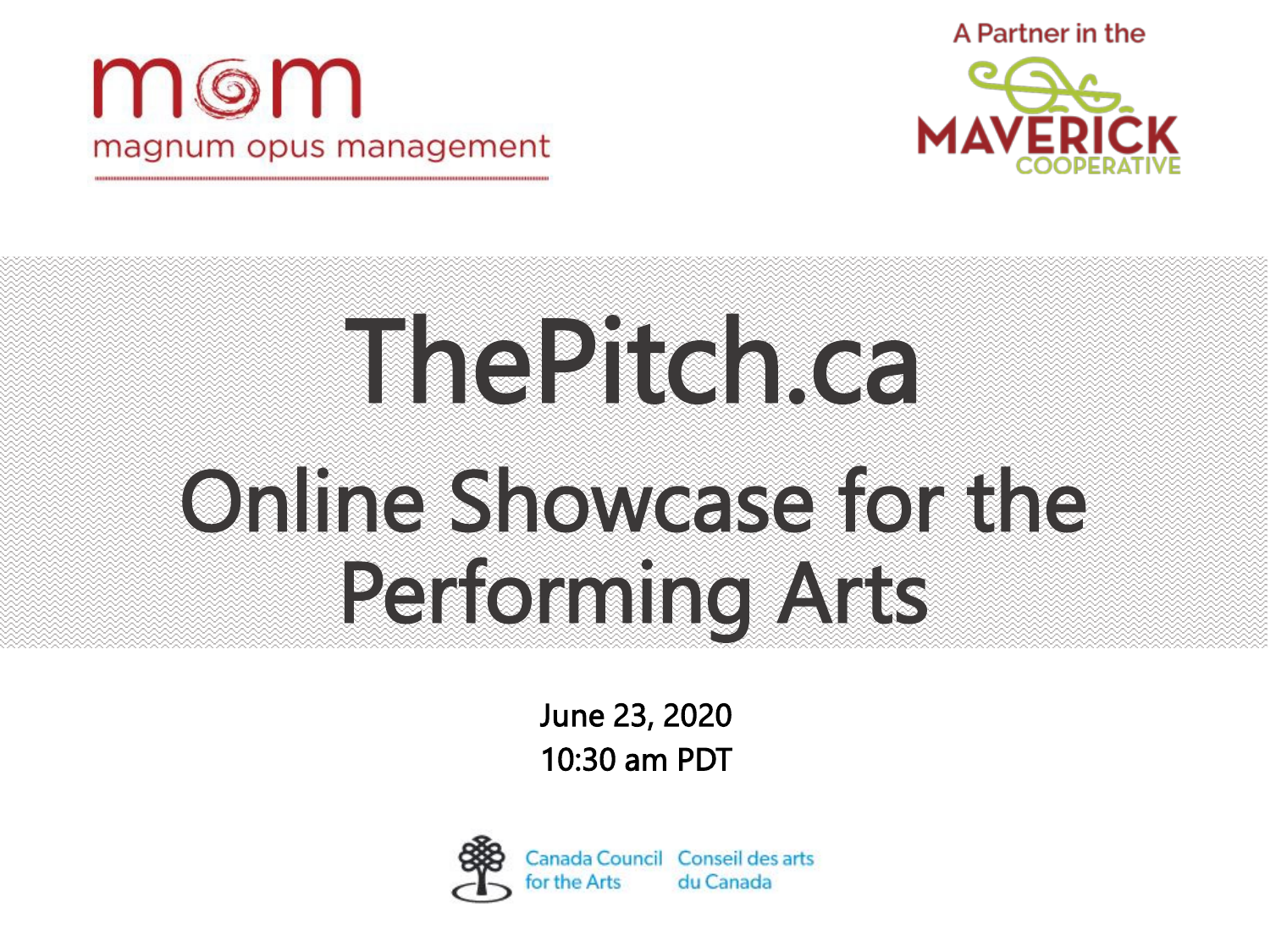We acknowledge that we live, work, meet and travel on the traditional territories of Indigenous peoples that have cared for this land now called Canada since time immemorial.

In Whitehorse, Yukon we acknowledge that we live on the Traditional Territories of the Ta'an Kwäch'än Council and Kwanlin Dün First Nation, self-governing nations with modern treaties (2002; 2005) negotiated under the Umbrella Final Agreement between the 14 Yukon First Nations and the Governments of Canada and Yukon.



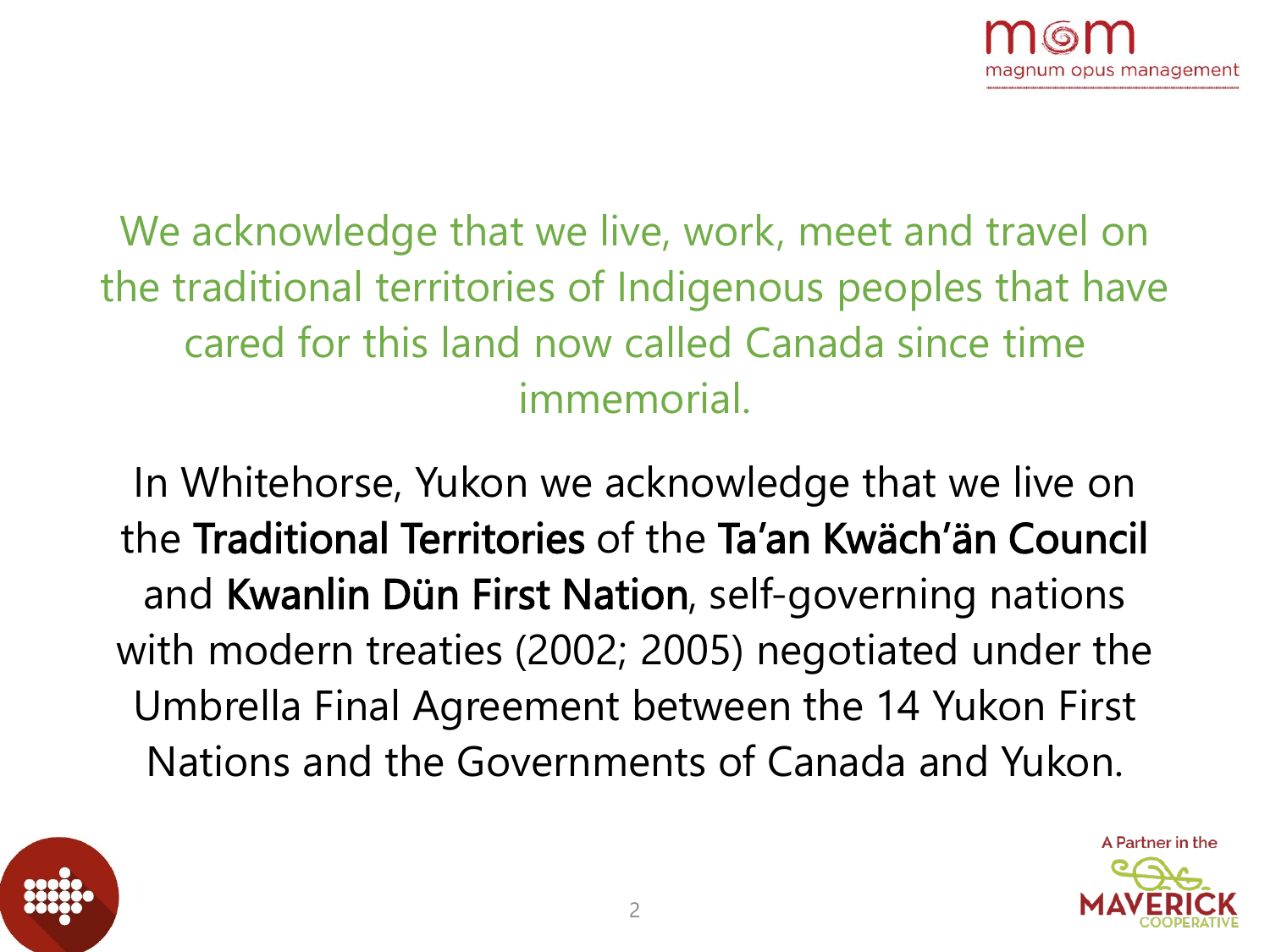

### Today's Process

- Mute your mic
- Keep video on it's nice to see you all!
- **Ask questions/observations throughout** Raise hand, type in chat
- **Our hope today: inform, excite, engage**
- **Every conversation brings new learnings**
- **Recording session for others to view later**



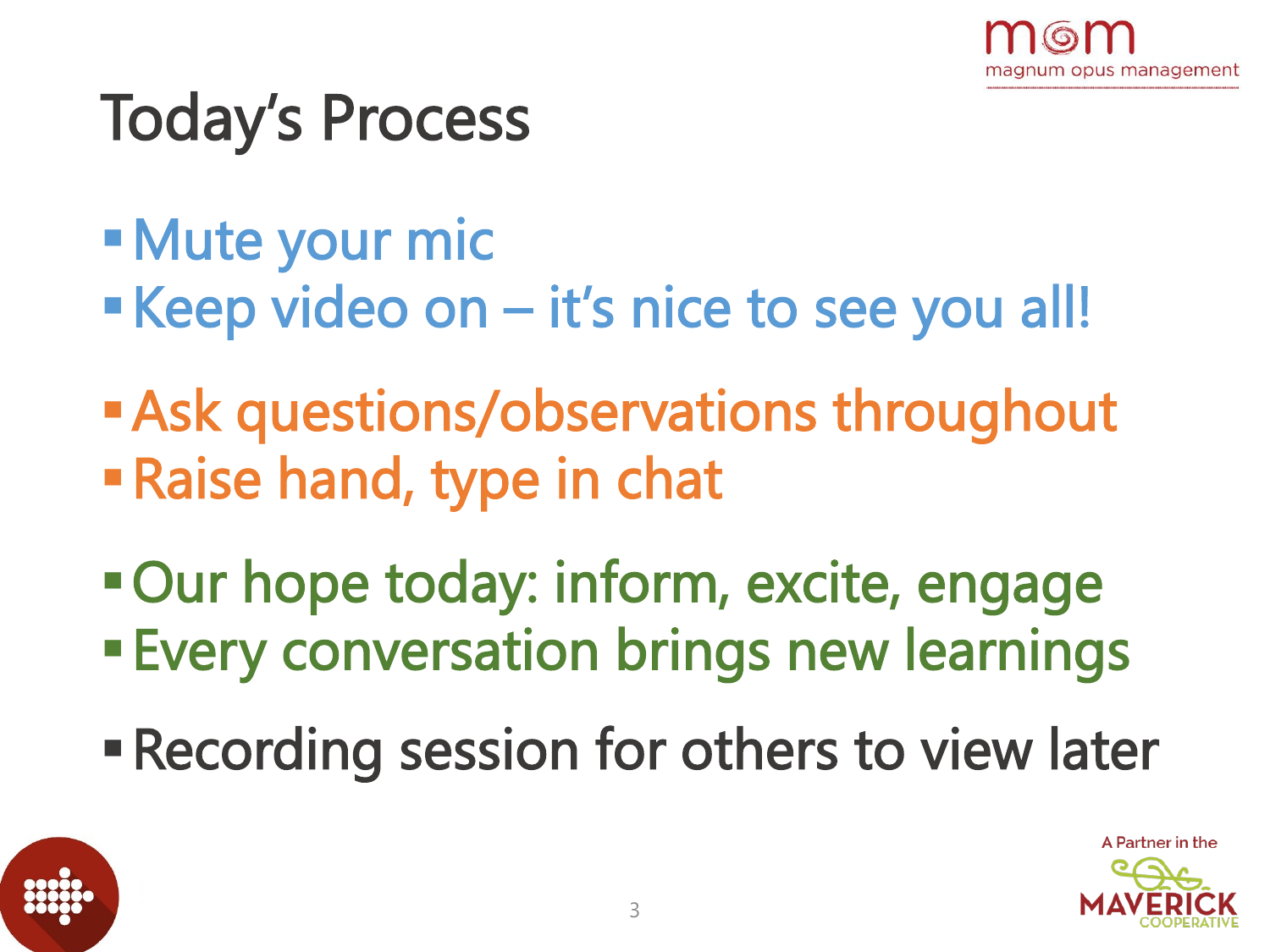

### Our Purpose

To create a digital showcasing web service that connects live acts and presenters 24/7/365.

As a B2B web service, ThePitch.ca seeks to build a broad, trusted community of touring artists and presenters seeking live or digital performances.



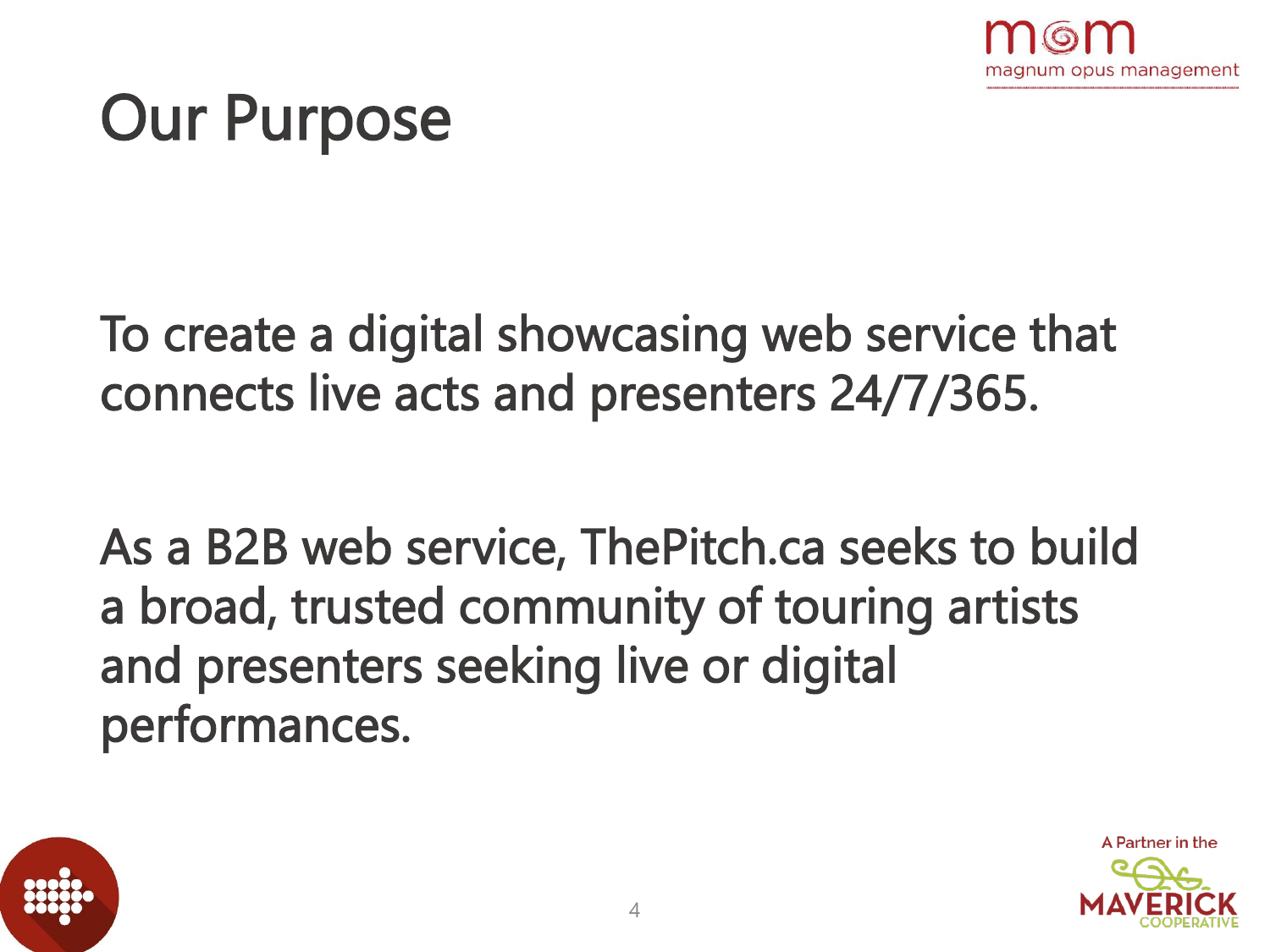

### Impetus

Lots of talk of broken showcasing model

### Serendipitous dinner conversation

Digital Strategy Fund Proposal in Sept 2019





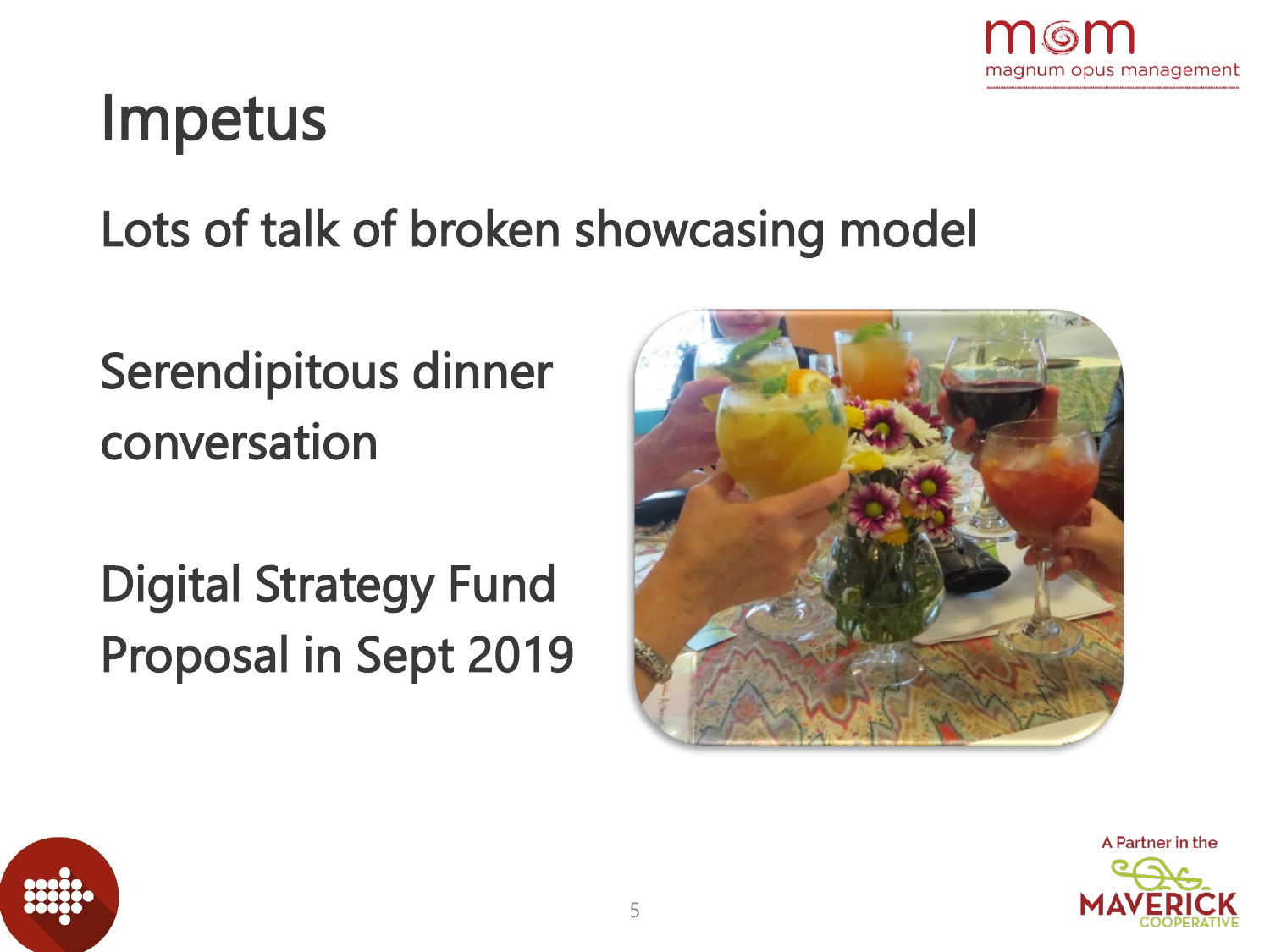

### Our Team

#### Steering Committee

- Debbie Peters (Yukon) Magnum Opus Management
- Margot Holmes (BC) Caline Artists International
- **Eoin O'Cathain (QC)** Latitude45 Arts
- Laurie Gillis (NS) Atlantic Presenters Association

Project Manager

**Inga Petri** Strategic Moves; Whitehorse, Yukon

#### Design Lead/Design Researcher

 Margaret Lam BeMused Network; Waterloo, ON

System Architect / Technical Lead

 Amine El Octagram; Waterloo, ON

Video production consulting

Nicholas Li; Toronto, ON

Strategic Business Advisor

Catherine Moore; Toronto, ON



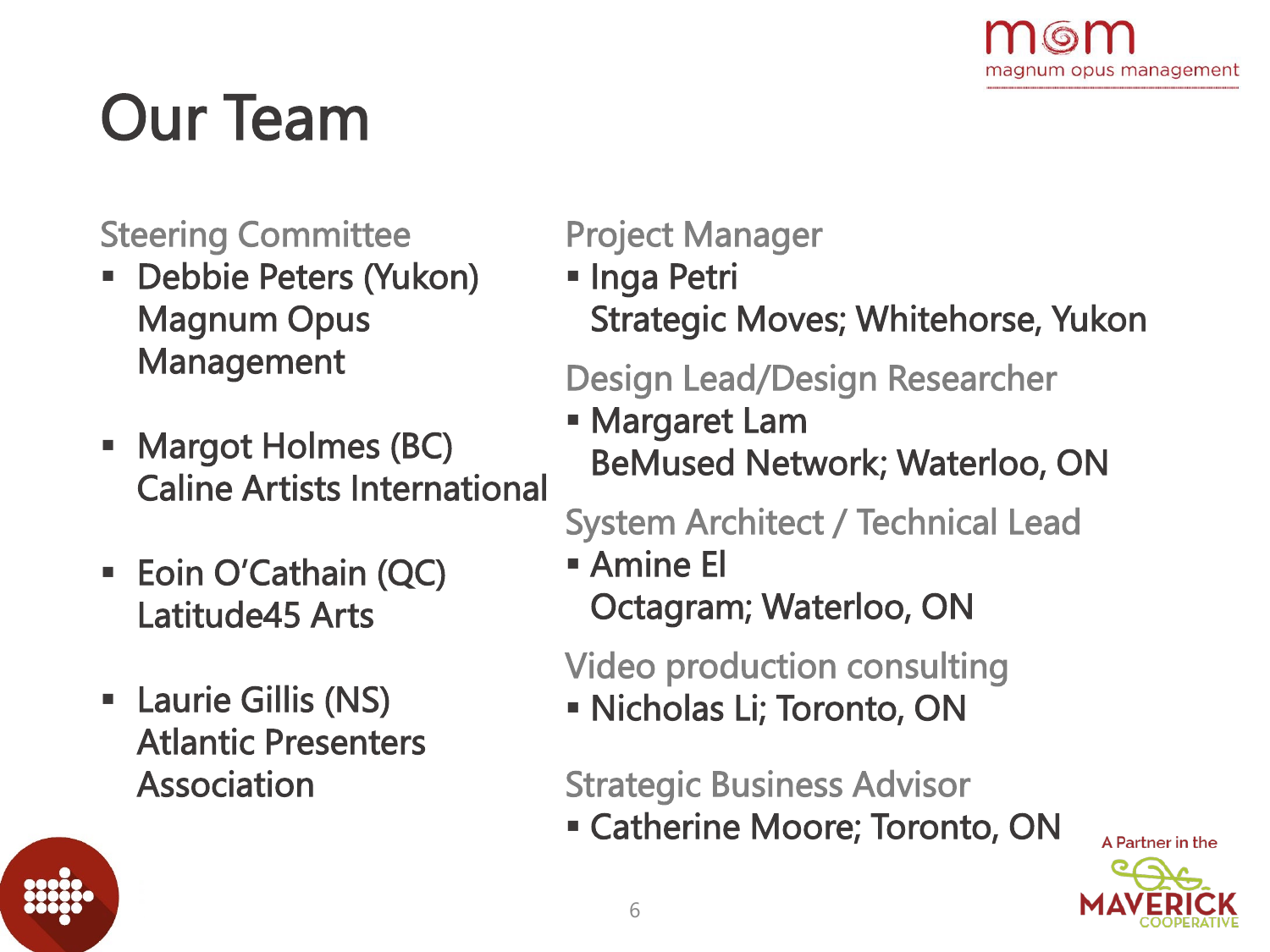

### March 2020 Approval



### Digital Strategy Fund: \$364,000 Seeking another \$100,000



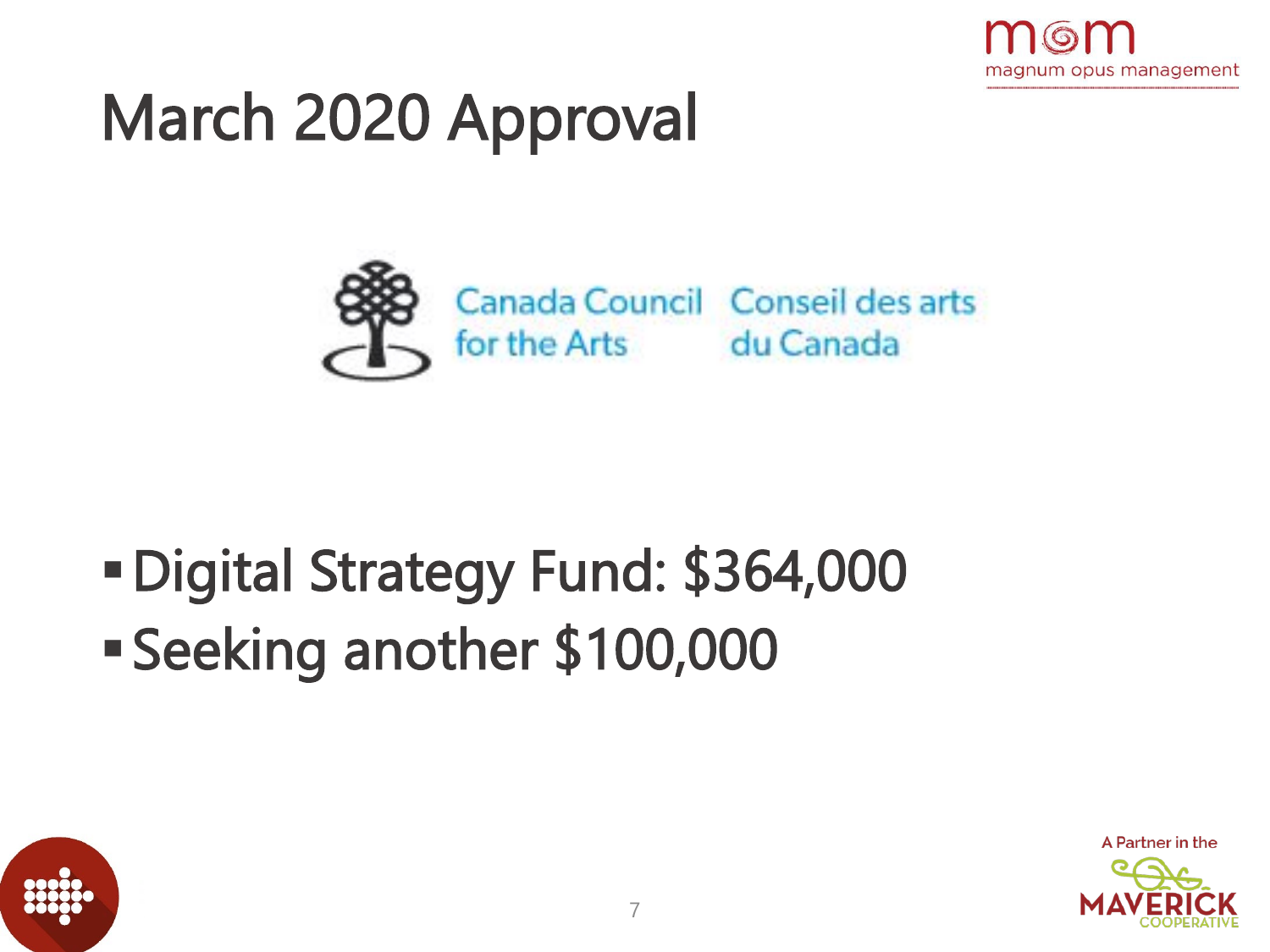

### What we want to do

Generate new value through technology





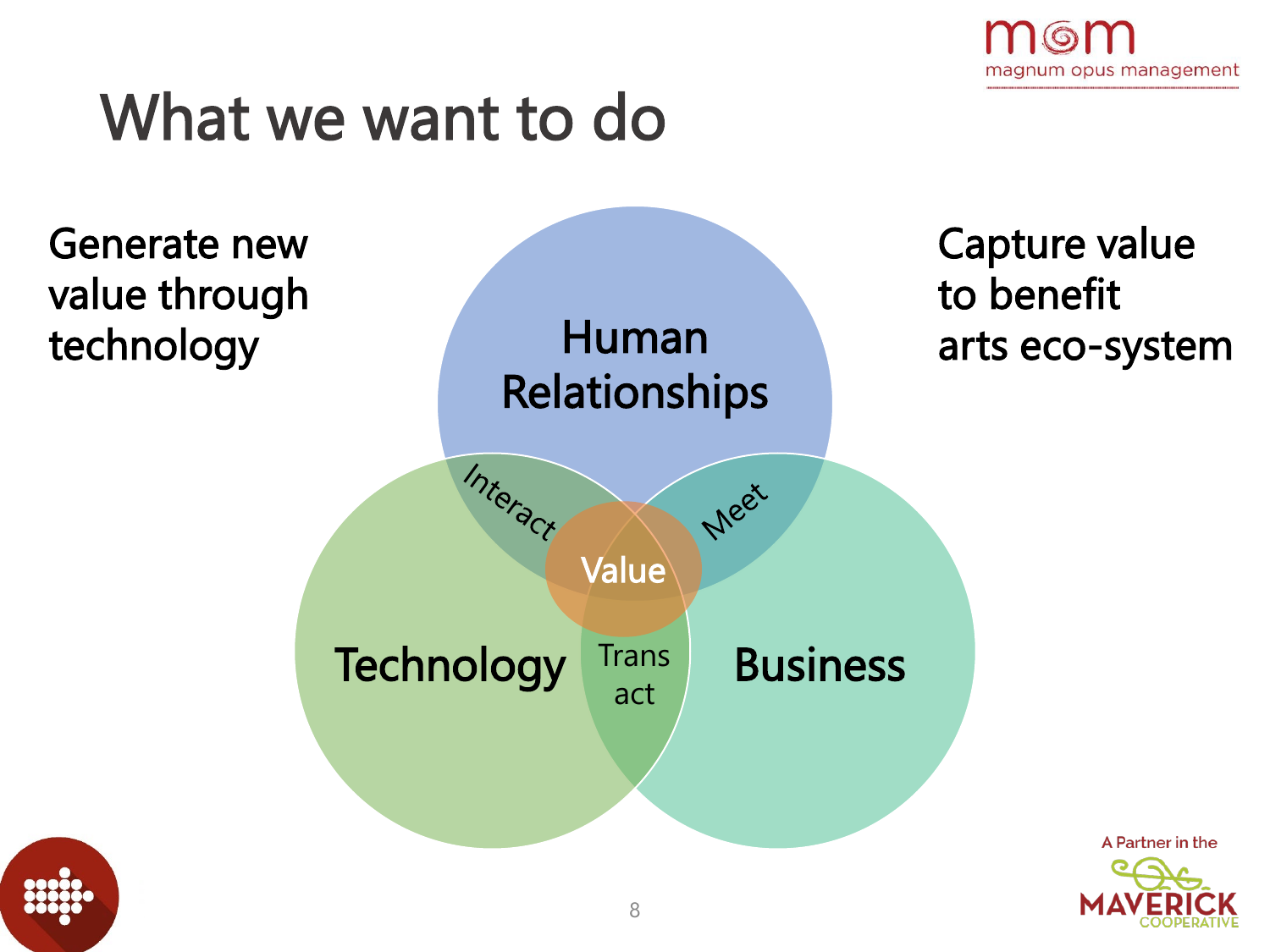

- Envisioned as a complementary service to Regional Showcases
- COVID-19 response shuttered live arts = uncertain future

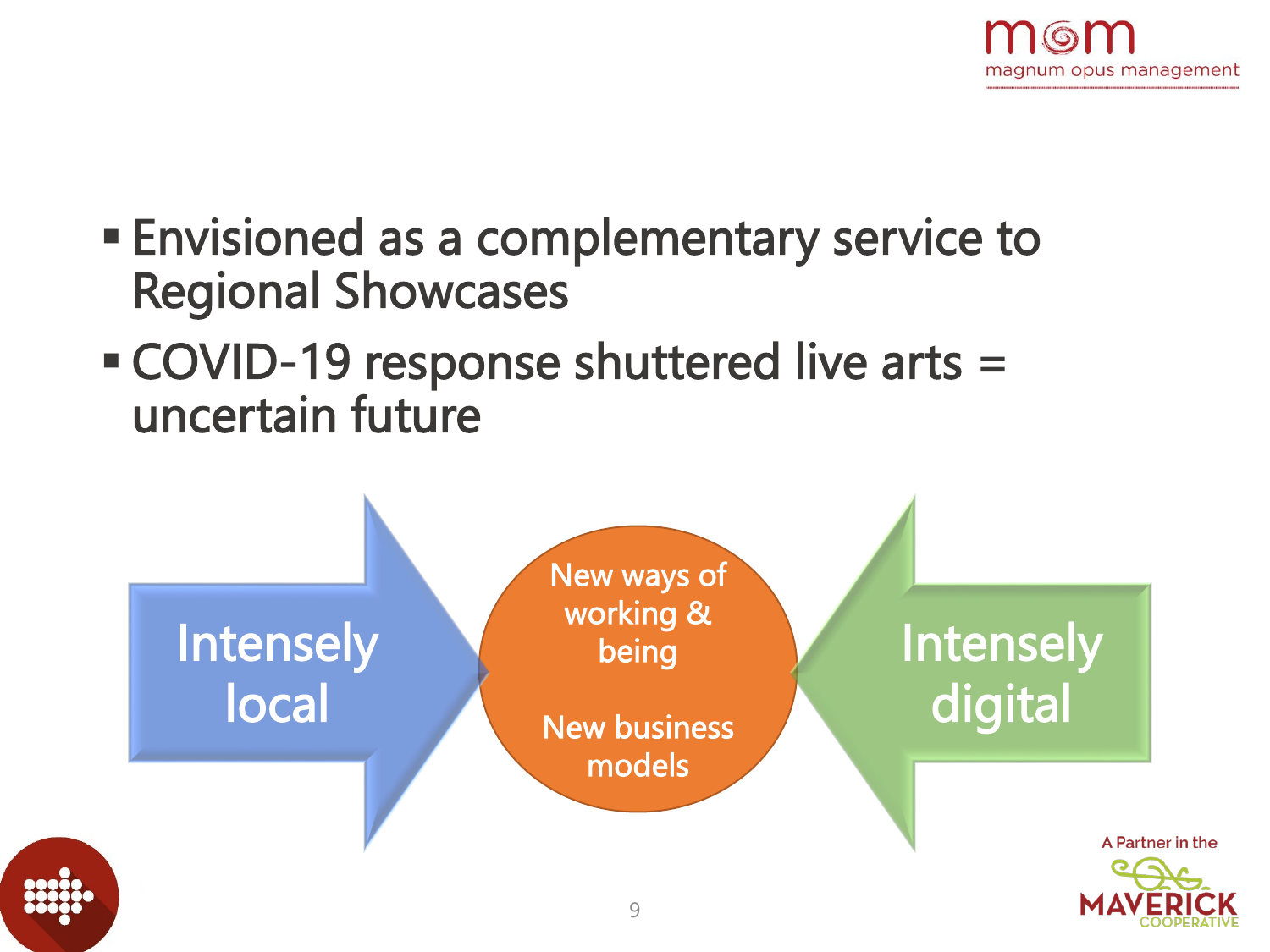





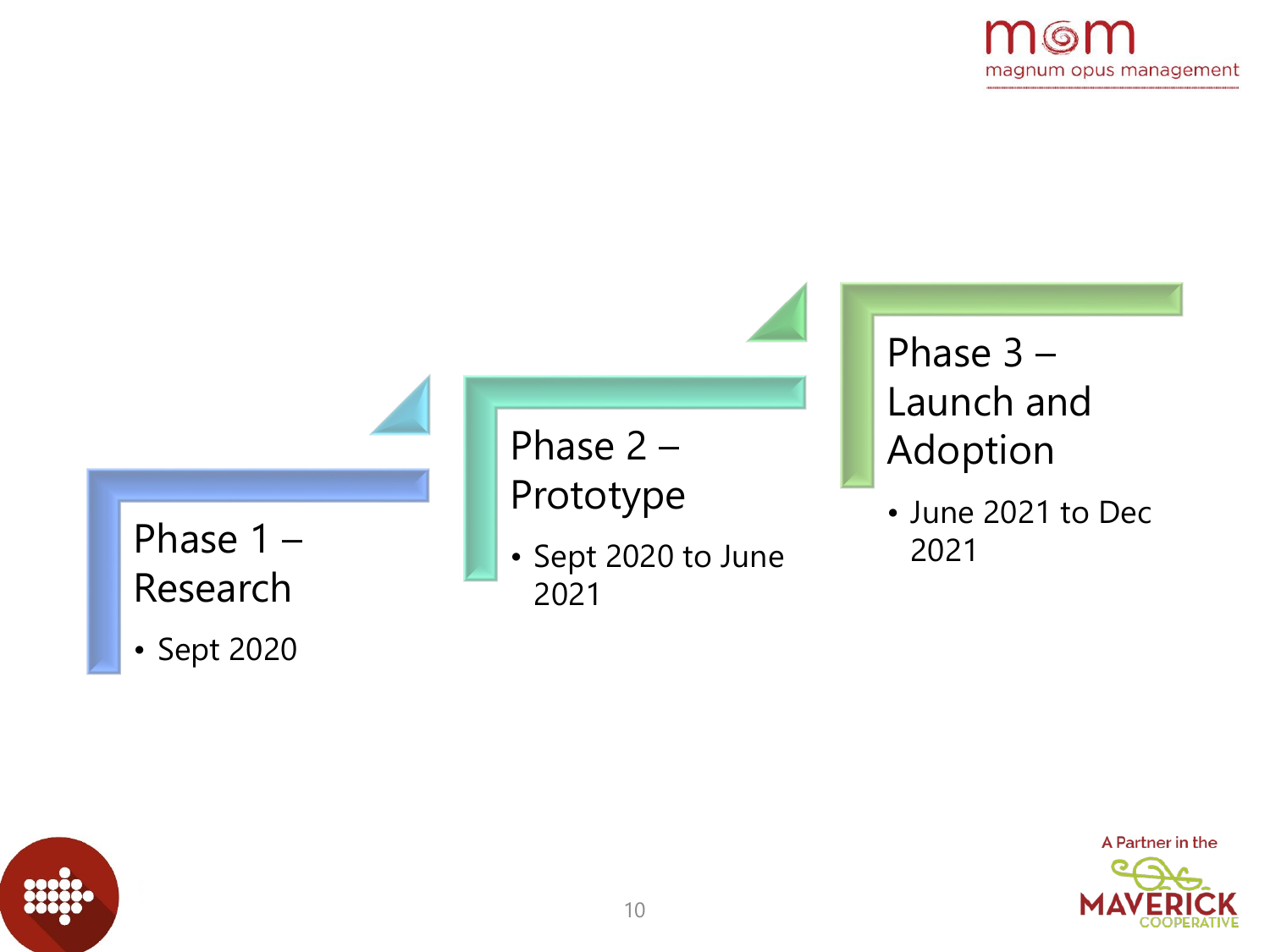

### Phase 1 (to September)

- **Step 1: Research and Discovery** 
	- User and Business Requirements Gathering
	- Future state for technical and business perspective
- Step 2: Digital Blueprint, Minimum Viable Product design and business modeling
	- User needs documents, design recommendations
	- System architecture, data structure, low-fidelity wireframes and prototypes / design research
	- Analysis of video production approaches for live streaming and live performance video



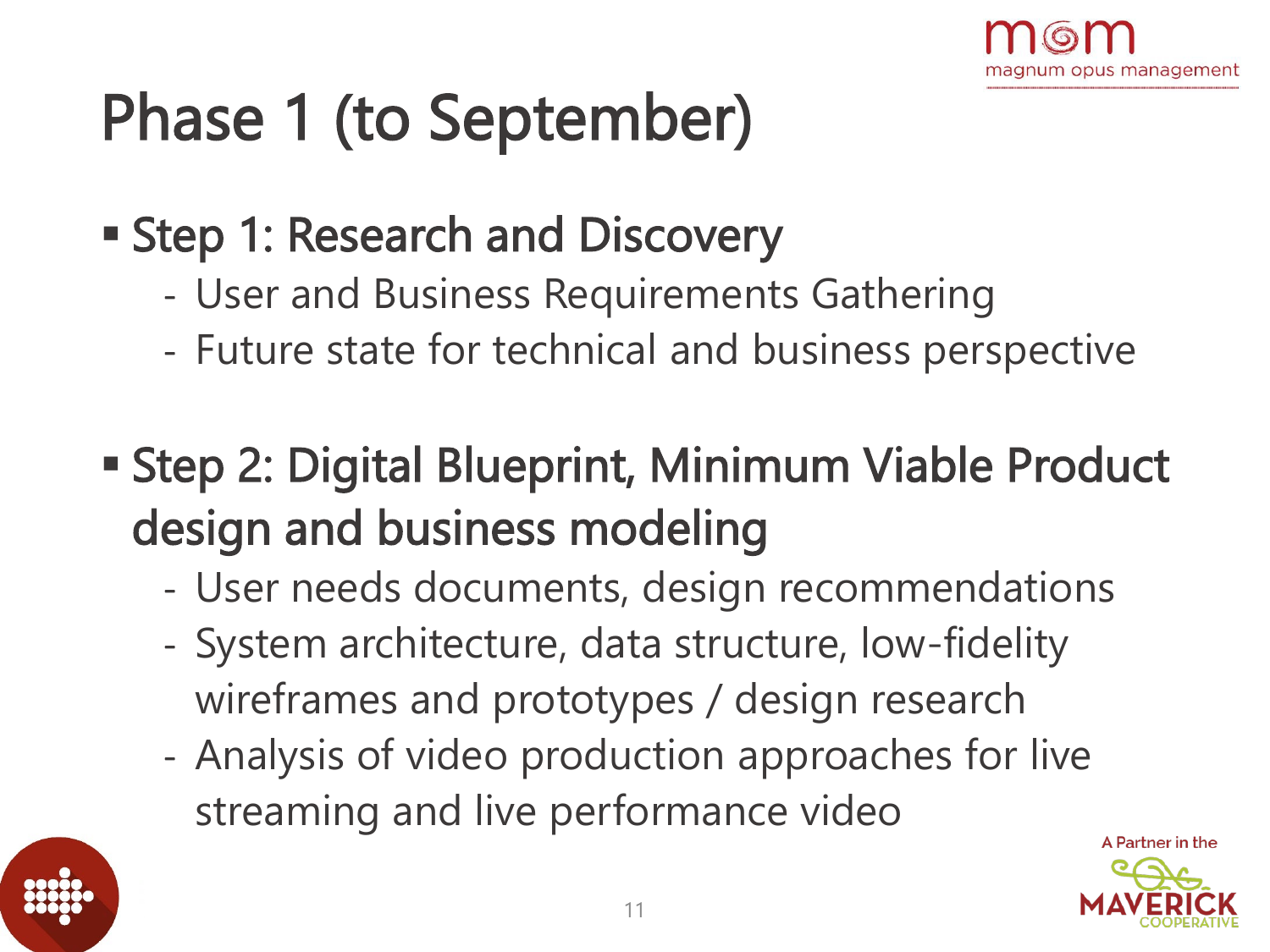



A Partner in the

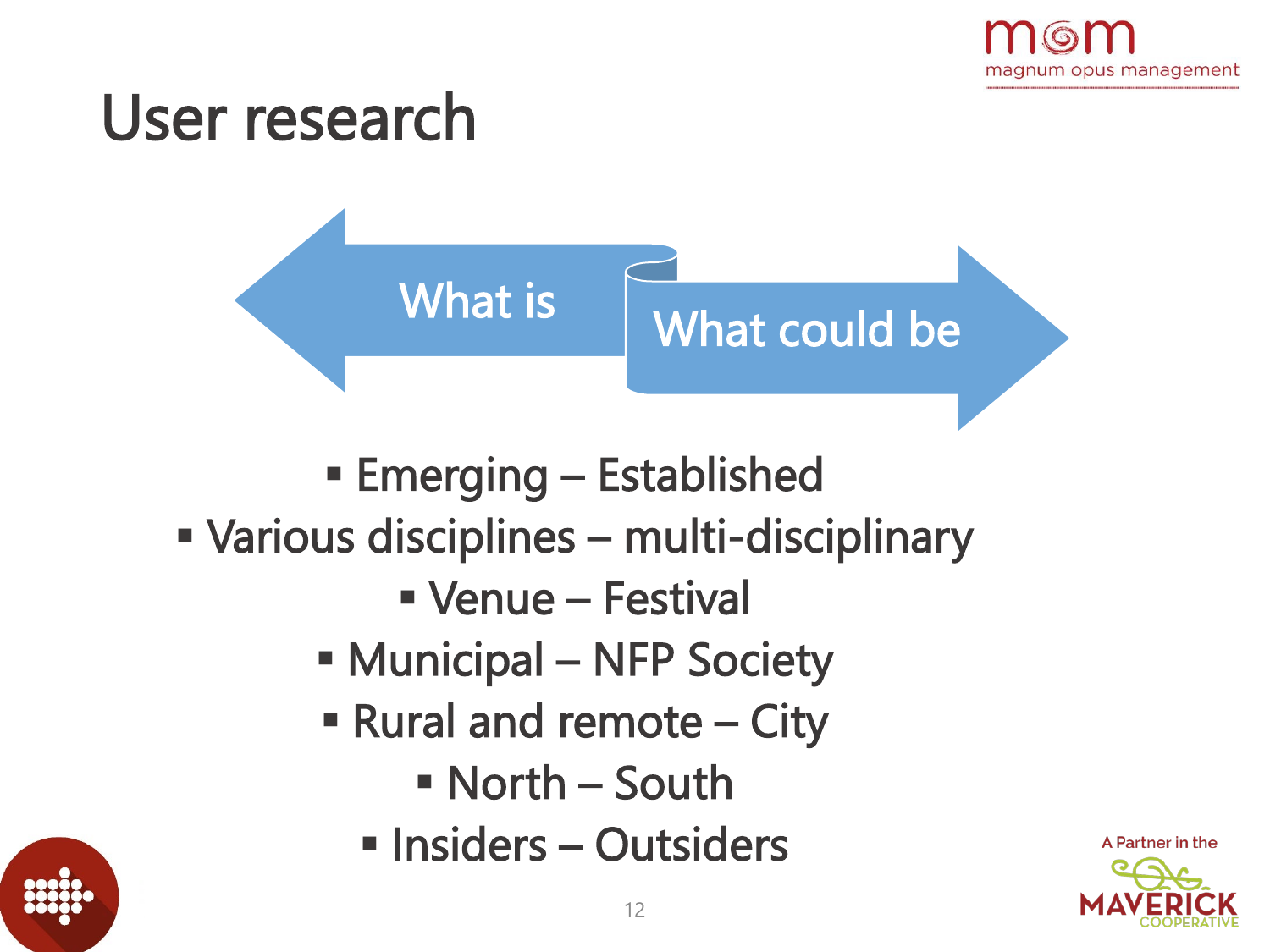

### User research

#### Agents

Debbie Peters (YK) Margot Holmes (BC) Eoin O'Cathain (QC) Tara Bailey (ON)

#### RPNS

Laurie Gillis (NS) Skip Taylor (SK) Marianne Woods (SK) Kennedy Jensen, (AB) Cynthia Lickers-Sage (ON) Po Yeh (AB)

#### Cdn Heritage

David Barnard

#### Dance

Suh-Fe Lee (BC) Jack Langenhuizen (ON)

#### **Theatre**

Pam Patel (ON) Jacob Zimmer (YT) Julia Mackey (BC)

#### **Musicians**

Sarah MacDougall (ON) Driftwood Holly (YT) Leela Gilday (NWT) Jan de Vrode (Int'l) Storytellers / Comedy Ivan Coyote (BC/ON) Danica Lorer (SK) Wendy Morrison (YT) Mike Delamont (BC)

#### **Presenters**

Lily Sutherland (ON) – Dance festival Angela Campbell (NB) – multi Carla Stephenson (BC) – Arts festival Bruce Halliday (BC) – multi Galen Olstead, (BC) – multi Josh Gennings (AB) – municipal Derek Andrews (ON) – Mundial / Global

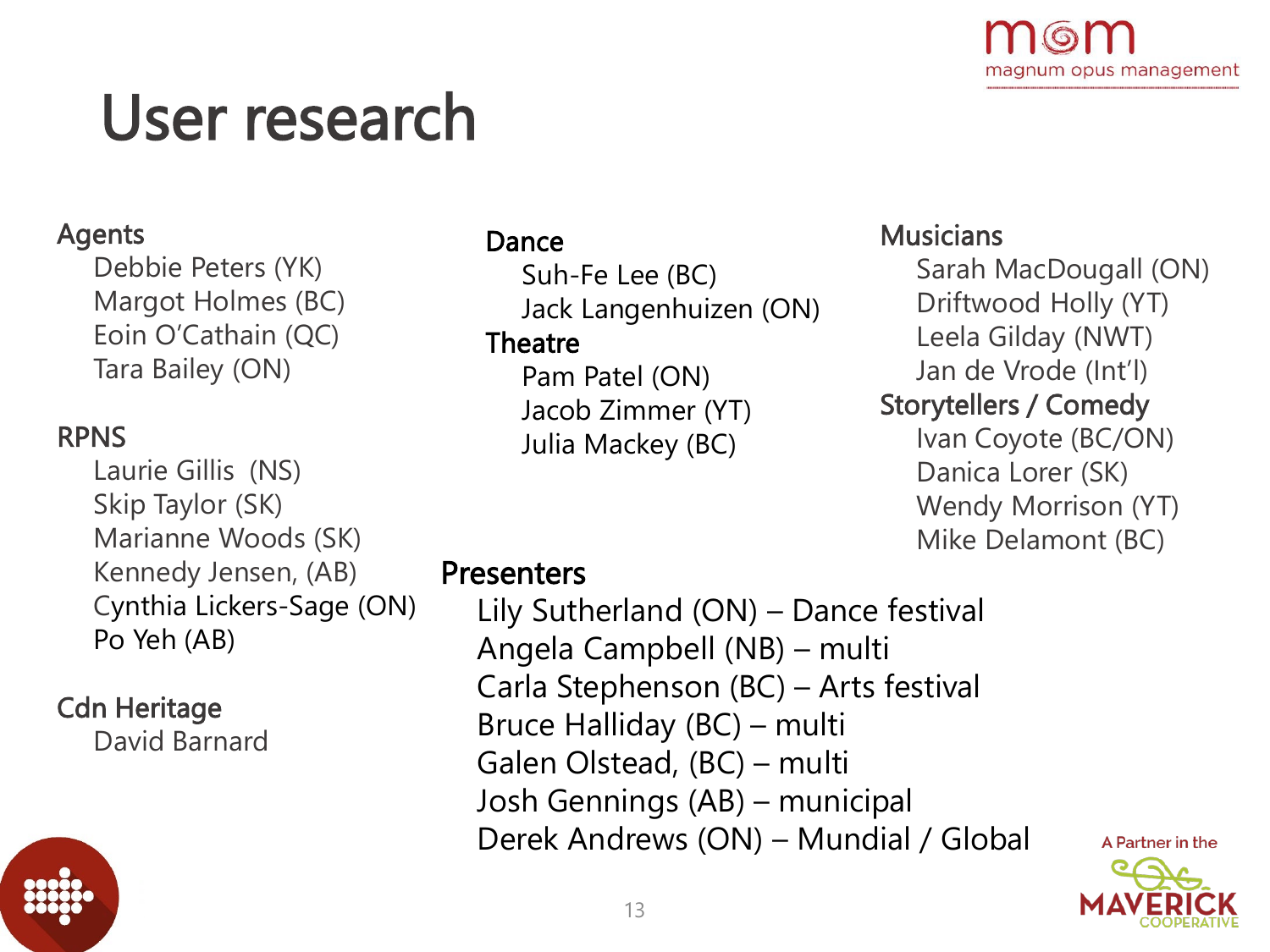

### Early insights

- **Traditional live performing arts model has** been completely disrupted
- Digital is here to stay  $\rightarrow$  5G is coming
- What will "new normal" look like?



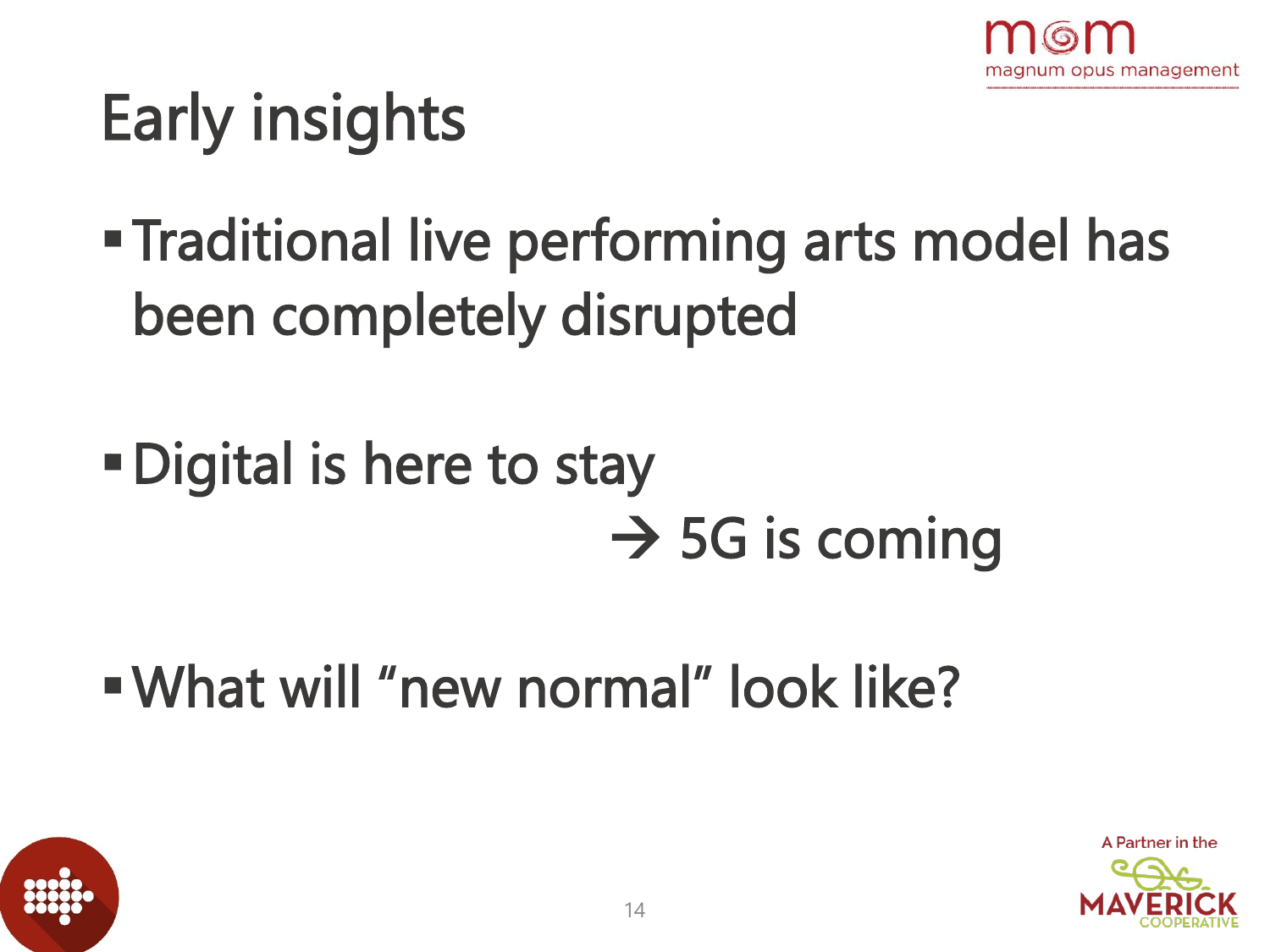

### Early insights

- Persistent need: audiences crave arts and connection through arts
- **Example 2 Filte Arts Business Model: find new value** propositions and do our part to help the arts ecosystem thrive with artists in mind
	- Digital fees offered have been much lower than live shows and some expectation of restreaming/rebroadcast rights without payment



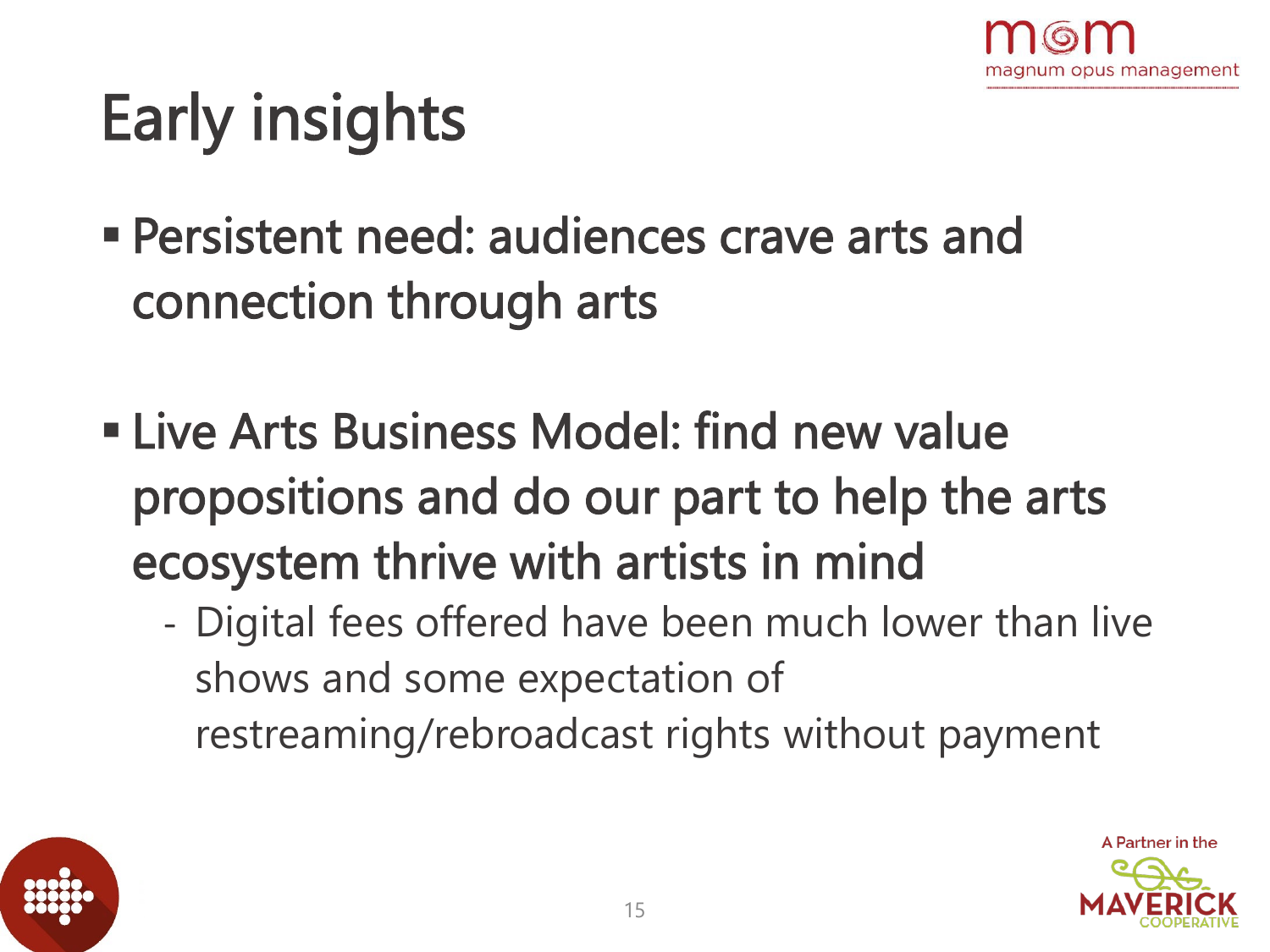

## Early insights

- Our premise is still right
	- Connecting artists and presenters to booking shows for their local audiences
	- Showcase more diverse artists, Northern, rural, across disciplines
- **Example touring** 
	- It may require smaller audiences to work but it will persist
	- Support organizing regional tours
- Digital performance
	- New skills
	- New models
	- New information / negotiation

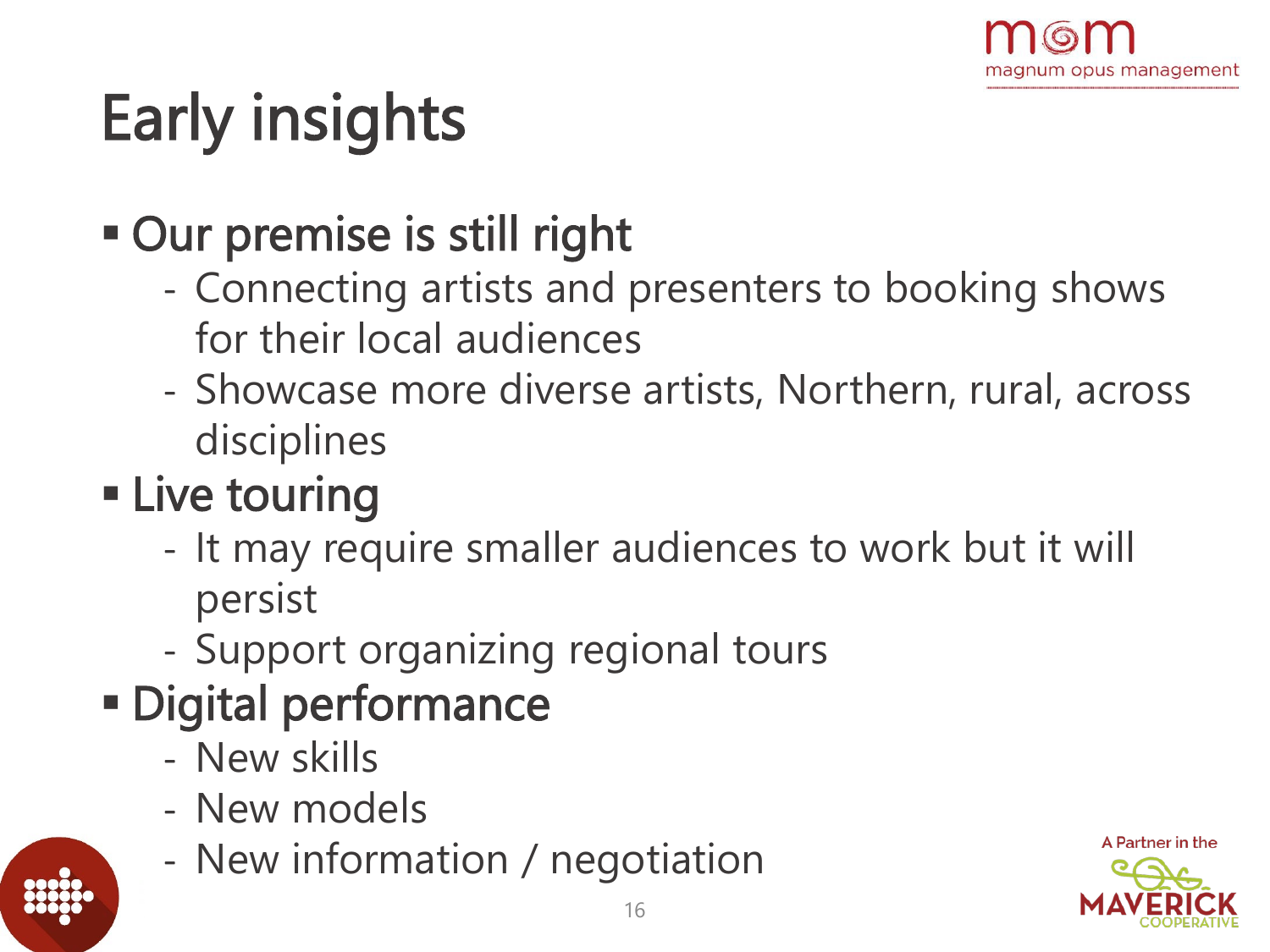### Early insights: Emergent formats



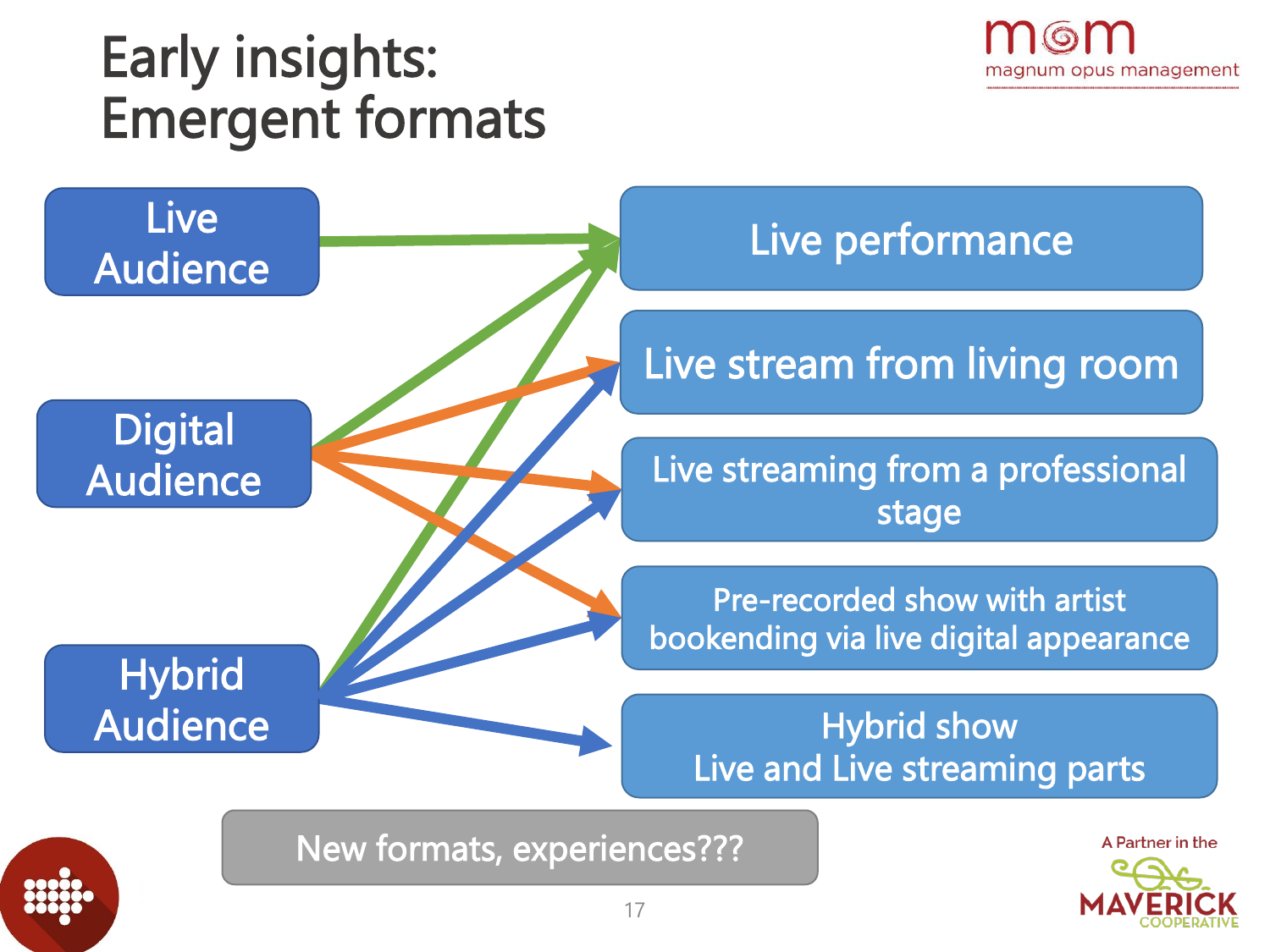

### Early insights: Capacity to deliver in new formats

- **The type of shows artists are interested in** playing may require a wider range of video to showcase and pitch well
- For many artists, the capacity to create quality video content is a significant barrier and will require considerable support



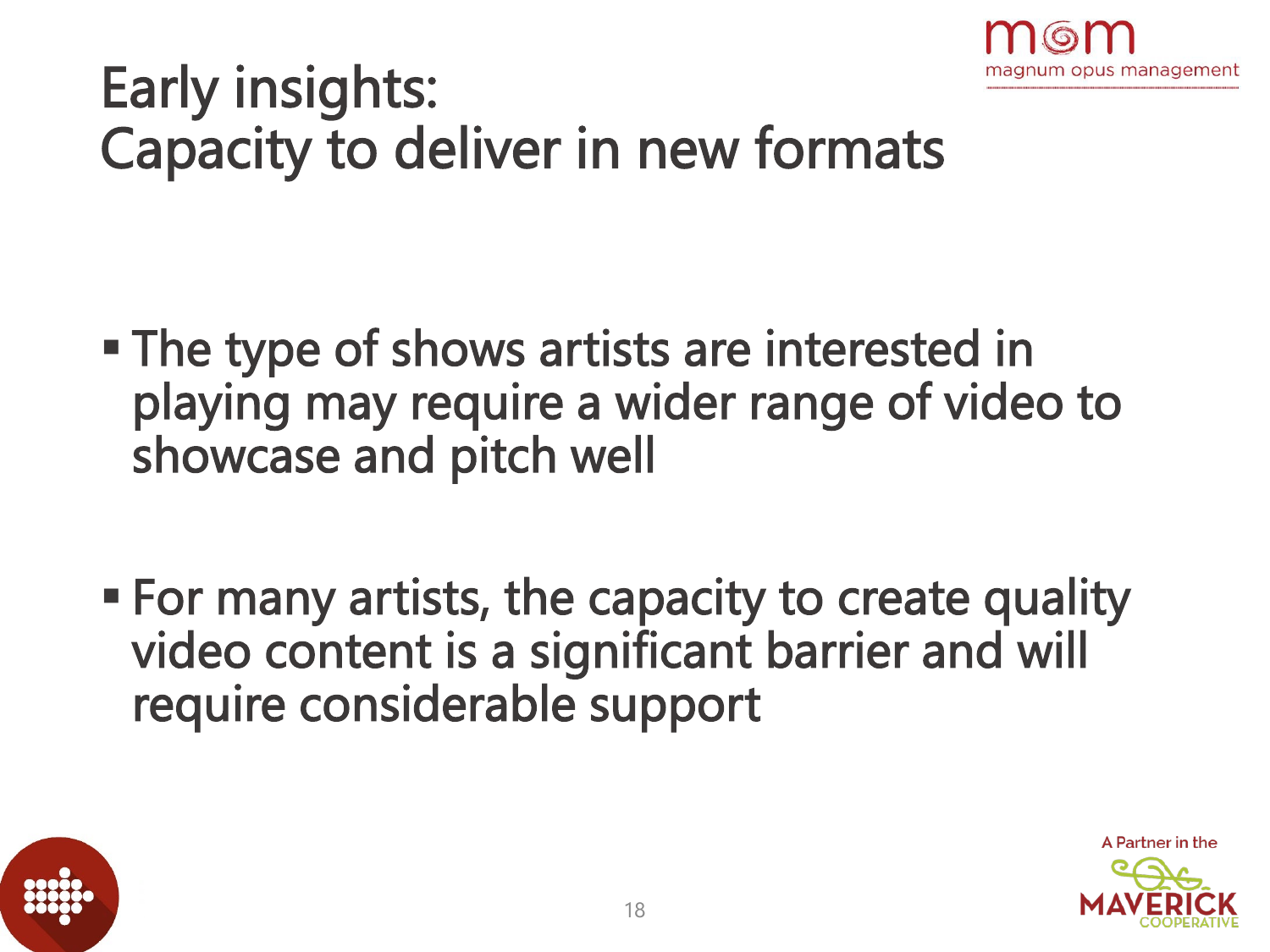

### Questions: Business process and model is crucial

- What, if any, role for curation of showcasing artists? Is artistic curation replaced by other market drivers, e.g. quality of production?
- Where exactly is value created? Who pays for service?
- What should capacity be to facilitate block booking process? Presenters room to view shows and discuss? What is the hand off from digital showcase to negotiations and block booking?



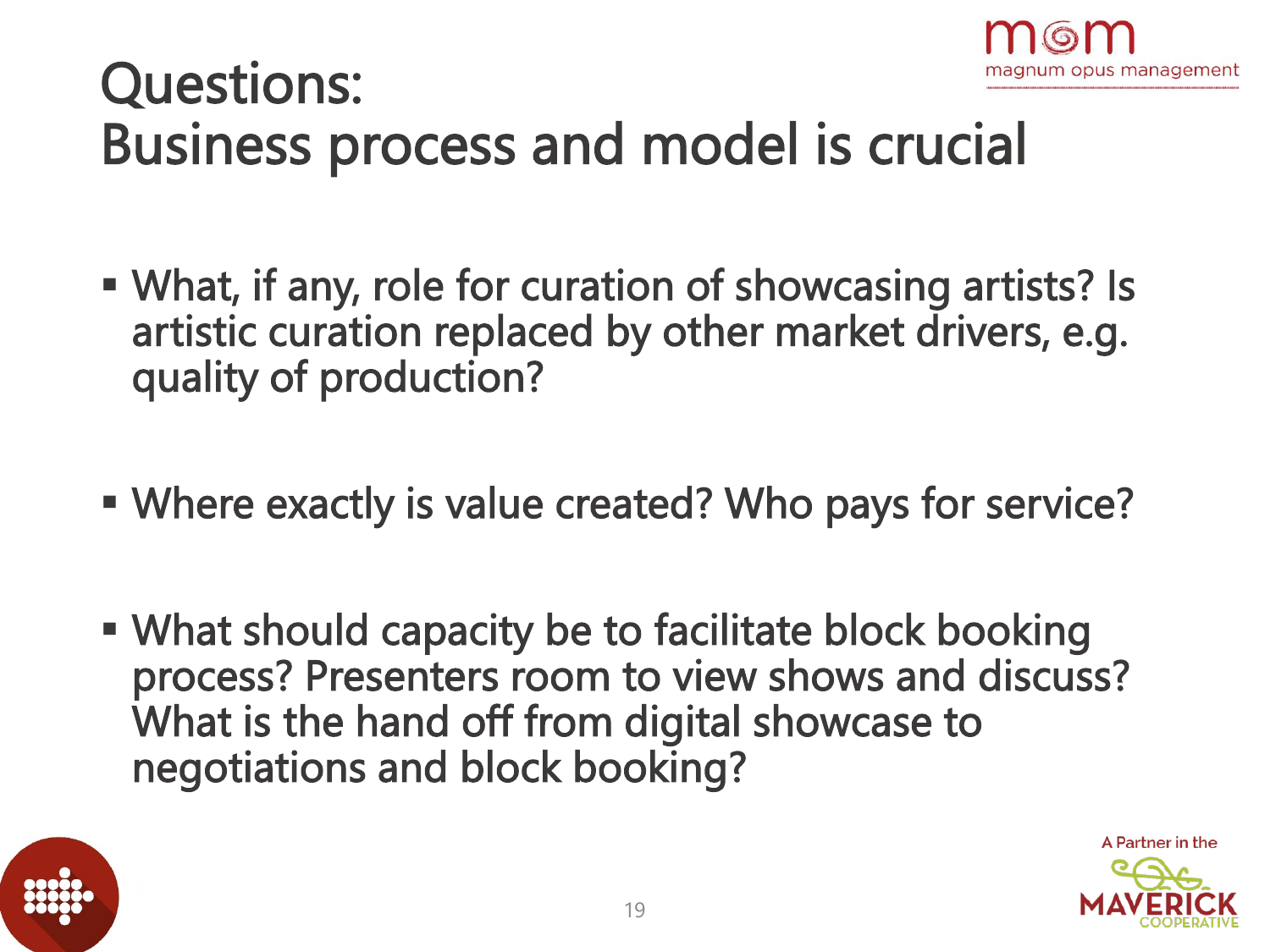

### Questions: Business process and model is crucial

How do you image you might use a digital showcasing platform?

What are some must haves you image right now?

Any other questions, observations?



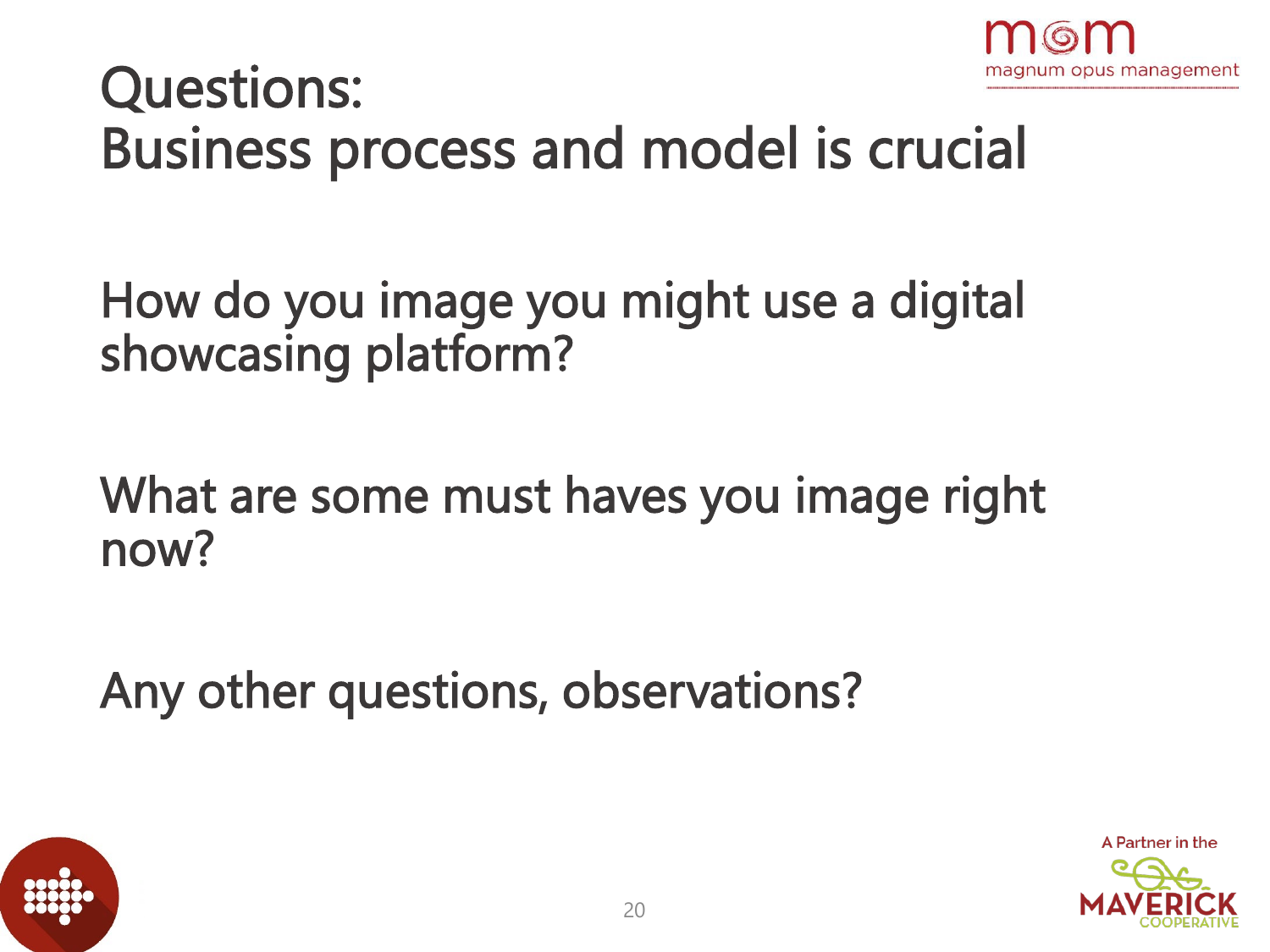

### Phase 2 (Sept 2020 to June 2021)

- Step 1: MVP Development, pilot testing of a functioning prototype
	- Revise based on feedback from users
- Step 2: Public Beta launch
	- Private beta testing and adjusting followed by public beta, ie. Full release.
	- Advance strategic development
	- B2B launch strategy and Go-to-market plan
	- Formalize ownership structure



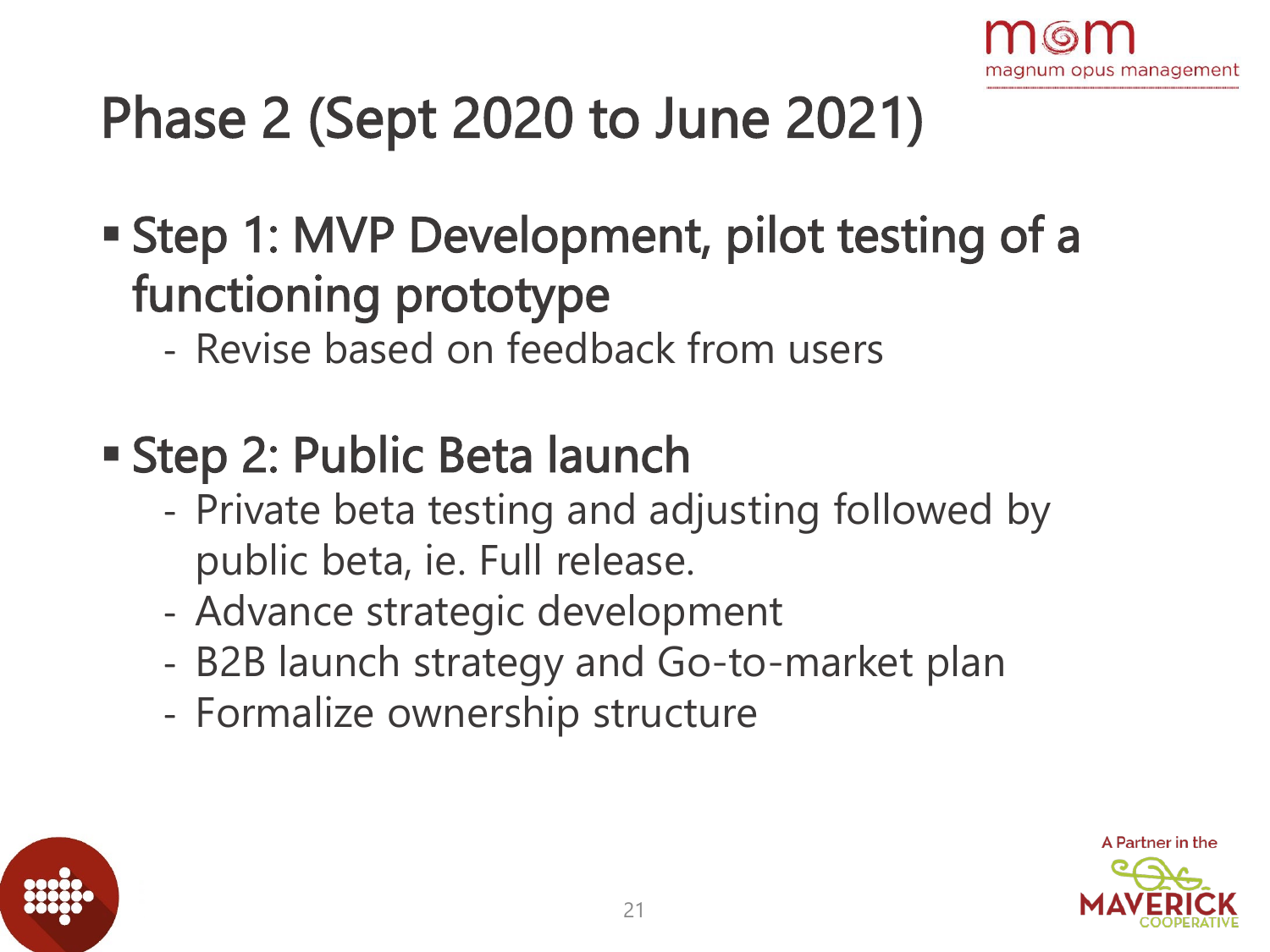

### Phase 3 (June 2021 to Dec 2021)

### Step 1: Onboarding and user support

- Continuous system validation
- Technical documentation

### **Step 2: Release and Continuity Plan**

- Develop and implement plan for ongoing operations.
- Business operations plan